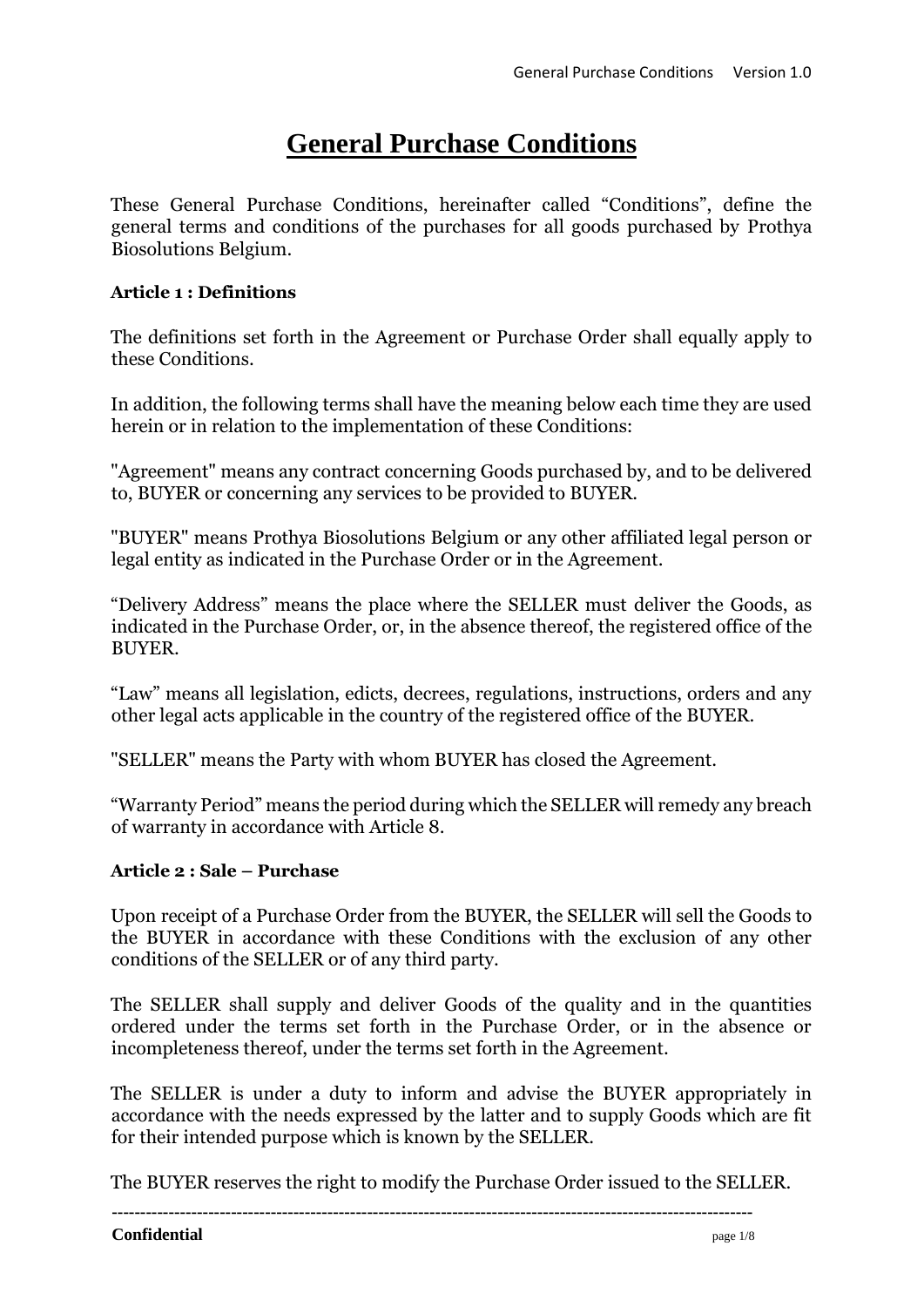The SELLER then has ten (10) days from the date of receipt of BUYER's modifying order to accept or refuse in writing the modification to the Purchase Order or to assess the technical and economic consequences and the effect on delivery times that it may cause. In the absence of any written response, the SELLER shall be deemed to have accepted the modifications; all other conditions of the Purchase Order shall remain unchanged.

The BUYER reserves the right to use electronic tools ("e-Procurement") developed to administer the sale and purchase electronically and the SELLER shall cooperate to implement such tools.

# **Article 3 : Supply of Goods**

The supply of Goods must be in strict conformity with the requirements defined in the Agreement. Any change, even minor, must be expressly agreed in writing by the Parties.

Notwithstanding the foregoing, the supply of Goods shall in all respects conform to the Law, the soundest practice and best workmanship applicable to the Goods.

## **Article 4 : Transport and packaging**

Unless expressly agreed otherwise, the SELLER will, at its expense and risk, pack, load, carry, unload and deliver the Goods to the BUYER.

The SELLER shall sufficiently and adequately pack the Goods taking into account the selected means of transport.

The SELLER shall either carry the Goods itself or entrust under its responsibility the carriage of the Goods to a legally authorised and reliable carrier.

# **Article 5 : Delivery**

Unless expressly agreed to the contrary, the SELLER shall deliver the Goods "Delivered Duty Paid" ('DDP' – ICC Incoterms 2018) at the Delivery Address. It is expressly agreed that the Incoterm 'DDP' shall include the unloading of the Goods from the means of transport and the delivery of the Goods at the designated place in the reception facilities of the BUYER

Prior to such delivery, the SELLER shall provide the BUYER with any instructions or other details which are necessary to take delivery of and store the Goods. All Goods shall be supplied with full instructions for their proper use, maintenance and repair, and with the necessary warning notices clearly displayed.

# **Article 6 : Late Delivery and Penalties**

The SELLER shall deliver the Goods during the normal business hours on the date or within the period stated in the Purchase Order or, in the absence thereof, the terms

**-----------------------------------------------------------------------------------------------------------------**

#### **Confidential** page 2/8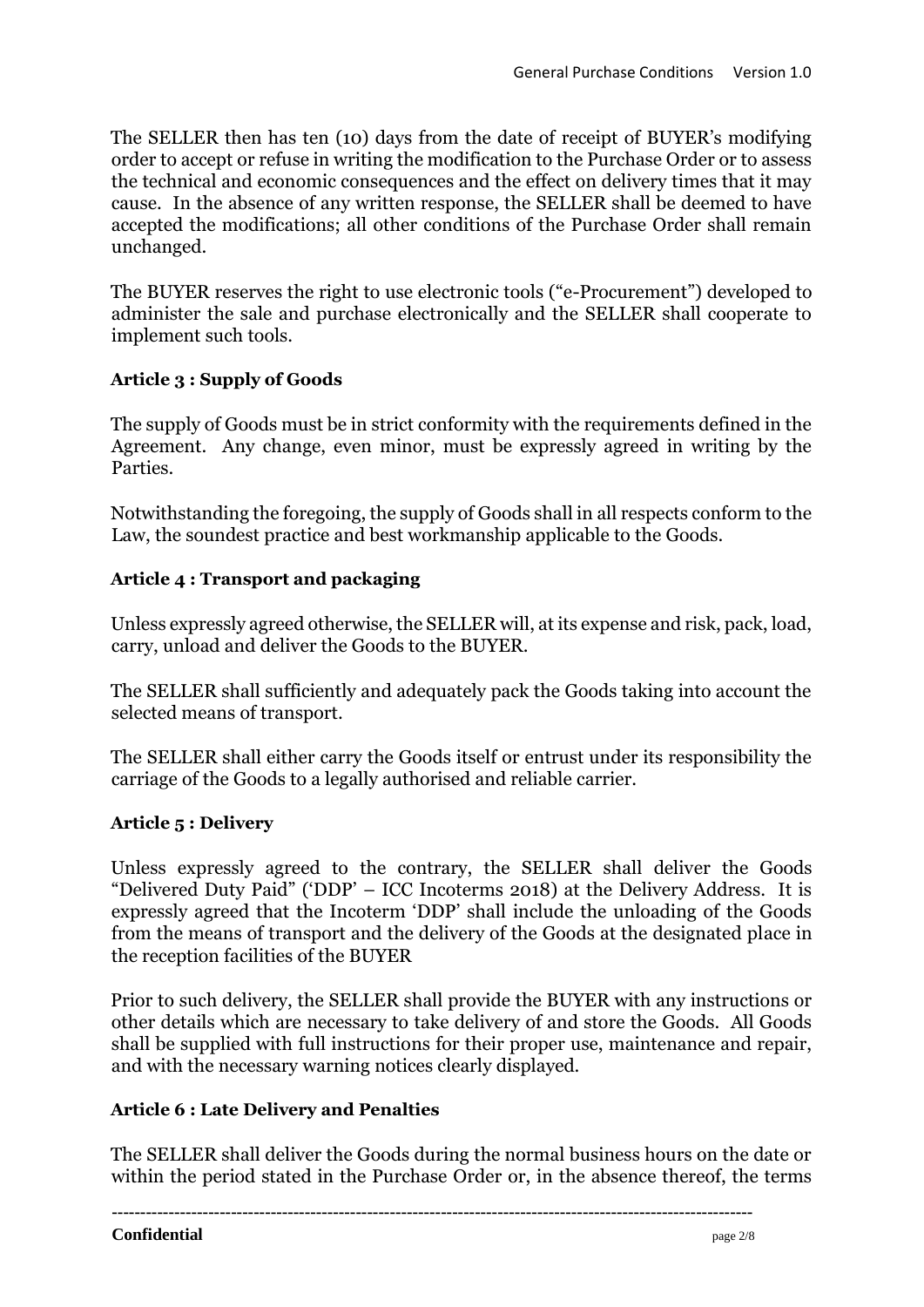and conditions of the Agreement, or, in the absence thereof, within a reasonable time taking into account the nature of the Goods and in any event limited to one (1) month from the receipt of the Purchase Order by the SELLER.

The SELLER will provide the BUYER with information on any changes in delivery periods. The SELLER will expeditiously undertake at its own cost and expense all required actions to cure any delay in delivery.

Any delivery beyond the period stated above will entitle the BUYER to apply any penalties in accordance with the terms and conditions of the Agreement and/or to claim compensation for any damage incurred as a result of late delivery and/or to terminate the Purchase Order or the Agreement in accordance with Article 14 on Termination.

#### **Article 7 : Documentation**

All shipments must be accompanied by a transport bill indicating the shipment date, the details of the Goods and the number and type of packages, the Delivery Address, the identity of the carrier, and a packing note indicating the contents of the packages, number of the Purchase Order and the job reference.

In order to avoid any ambiguity in the identification of the Goods at their reception, the description of the Goods must be identical to the description mentioned in the Purchase Order.

In the absence of any special instructions, each package shall be identified by a label clearly stating the Goods contained therein and the order number. The BUYER reserves the right to use barcode labels supplied by the BUYER as per a detailed parts list.

## **Article 8 : Acceptance of the Goods**

Upon delivery of the Goods, the SELLER will allow the BUYER to inspect the Goods for any loss and/or damage or non-compliances with the requirements of the Agreement and the Purchase Order, and to sign the transport bill for receipt.

In case of any visible loss and/or damage or non-compliances, the BUYER shall notify the SELLER thereof within two (2) working days following the delivery date.

In case of any invisible or hidden loss and/or damage or non-compliance, the BUYER shall notify the SELLER thereof within fifteen (15) working days following the date the invisible or hidden loss and/or damage or non-compliance has been discovered.

The BUYER shall be entitled to reject any Goods, found to be damaged or non compliant, and shall advise the SELLER in writing of such rejection within the aforesaid delays.

The SELLER shall remove at its risk and expense any rejected Goods within seven (7) working days after the notice of rejection sent by the BUYER.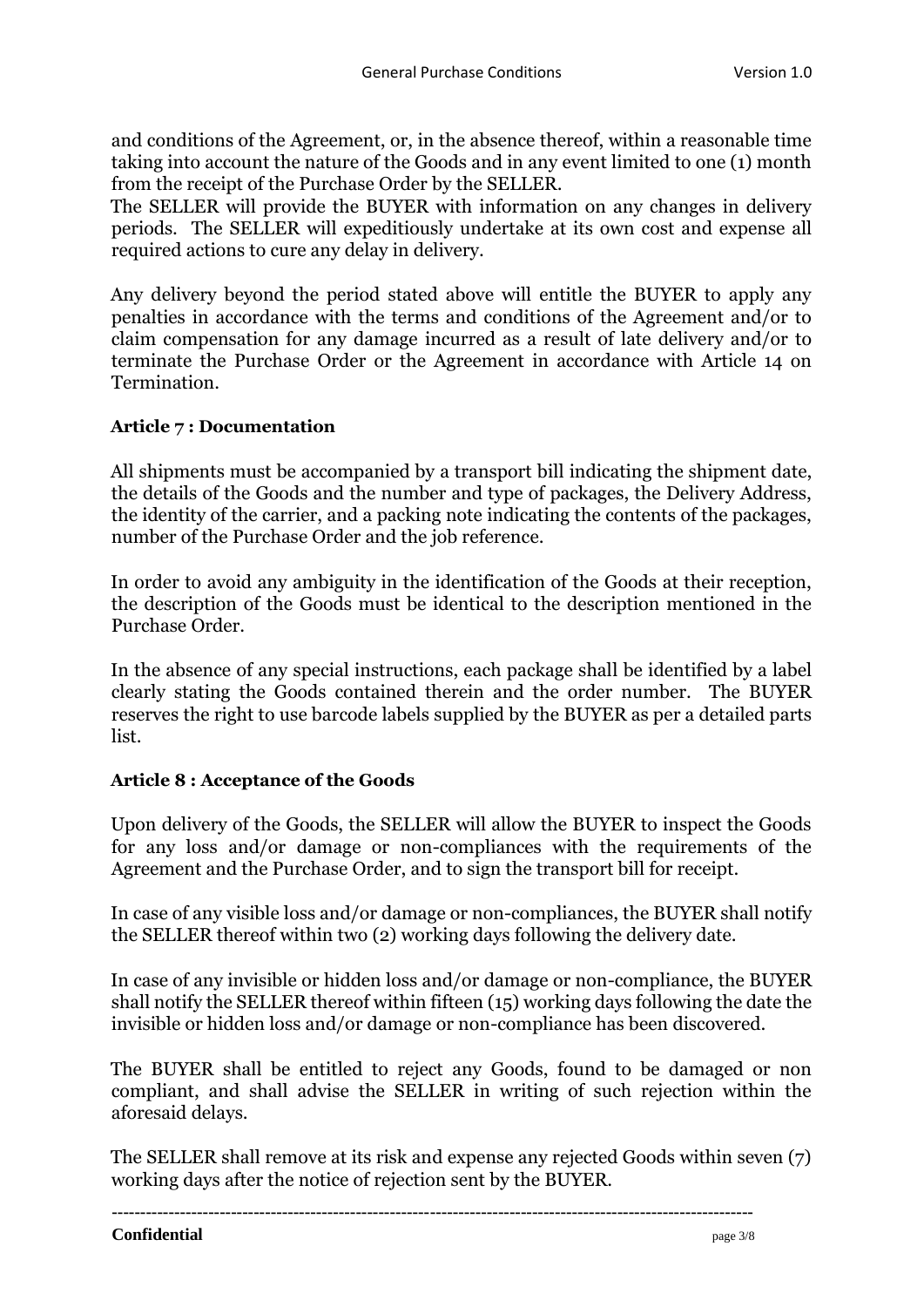If the SELLER does not remove the rejected Goods within this period, the BUYER shall be entitled either to remove the rejected Goods itself and charge the SELLER with the costs and expenses incurred as a result of such removal or to organise a salvage sale of the rejected Goods and keep the sale proceeds thereof by way of compensation for the inconveniences caused by the rejection and the failure of the SELLER to remove the rejected Goods.

Anyway the BUYER is entitled to claim compensation from the SELLER for any damage incurred as a result of any loss and/or damage or non-compliances with the requirements of the Agreement and the Purchase Order,

#### **Article 9 : Transfer of title and risk**

Notwithstanding any other provision to the contrary and regardless the applicable Inco-term, title to and the risk of loss of or damage to the Goods shall pass from the SELLER to the BUYER at the acceptance of the Goods by the BUYER.

#### **Article 10 : Price – Invoice - Payments**

Upon acceptance of the Goods by the BUYER, the SELLER shall invoice to the BUYER the price of the accepted Goods in accordance with the terms and conditions of the Agreement.

No increase in the price may be made (whether on account of increased material, labour or transport costs, fluctuation in rates of exchange or otherwise) without the prior consent of the BUYER.

The SELLER expressly authorizes the BUYER to set off any amounts of whatever nature due by the SELLER to the BUYER in accordance with the Agreement against the amounts due by the BUYER to the SELLER. In case of any set-off by the BUYER, the SELLER will issue a credit note in favour of the BUYER.

The SELLER shall issue any invoice or credit notes in one original and two (2) copies.

Each invoice shall in all respects comply with the Purchase Order and will mention, besides any mandatory mentions, the following :

- number of the Purchase Order;
- number of the Agreement;
- description and quantity of the Goods;
- total value of the Goods without value added tax, the amount of the value added tax, the total amount including value added tax, all amounts expressed in Euro.

The invoices, including any annexes thereto clarifying the invoice, shall be sent to the BUYER, unless expressly stated otherwise in the Purchase Order.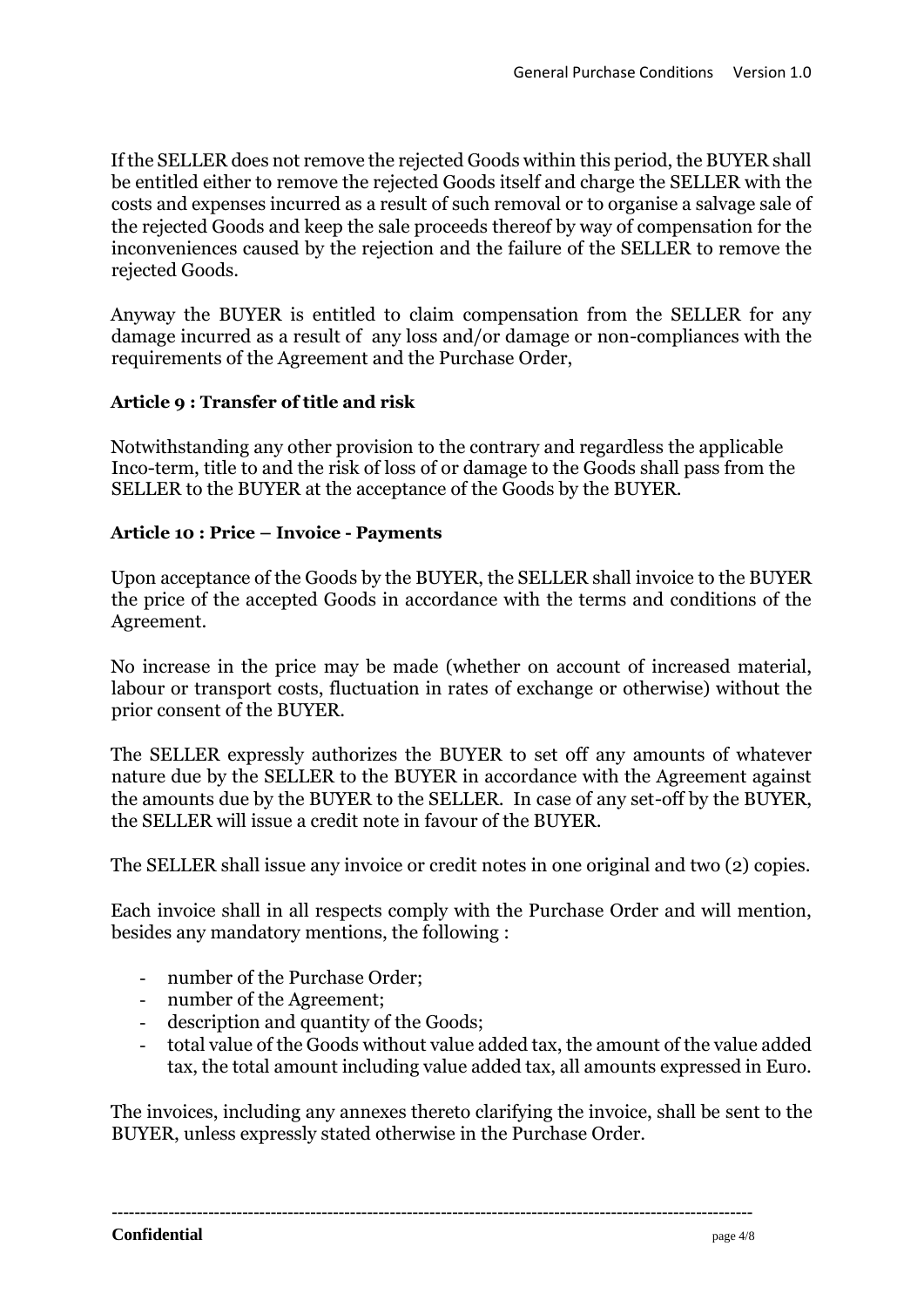The BUYER shall be entitled to reject and return to the SELLER any invoice not issued in accordance with the provisions mentioned above.

Without prejudice to any of its rights under the Agreement, the BUYER shall settle any invoice by bank transfer within sixty (60) days from the end of the month during which the invoice was received.

In case of late payment by the BUYER, without justified reason, only interest shall be charged to the BUYER as from the fifteenth day after a notice of default in writing addressed to the BUYER, at the interest rate fixed in accordance with Article 5 of the Act of 2 August 2002 on Combating Late Payment in Commercial Transactions, with the exclusion of any other interest, penalty or compensation.

## **Article 11 : Warranties**

The SELLER warrants that :

- (i) it has title to the Goods and will deliver the Goods free and clear of all liens, claims and encumbrances arising prior to the transfer of title to the BUYER;
- (ii) the Goods are in compliance with the requirements defined in article 3 and are free from any defects, whether hidden or apparent, in design, materials and workmanship.

In case of a breach of warranty during the Warranty Period, the SELLER shall at its costs and expenses repair any of the Goods found to be in breach with the aforesaid warranty and/or replace such Goods and repair the damage incurred as a result thereof.

Unless expressly agreed to the contrary, the Warranty Period will commence on the date of acceptance of the Goods and last two (2) years. This Warranty Period will be extended with the period needed for the repair or replacement of the Goods. If any of the Goods is to be replaced, a new Warranty Period will commence as of the date of the replacement.

If the SELLER is unable to repair or replace any of the Goods found to be in breach with this warranty, the BUYER shall be entitled to return such Good to the SELLER who will refund the original purchase price thereof.

Following the expiration of the Warranty Period, the SELLER shall offer repair and maintenance services to the BUYER in accordance with the Agreement.

The SELLER warrants that any repair and maintenance service will be performed in accordance with the Agreement and in strict compliance with the Law, the soundest practice and best workmanship by appropriately qualified and trained personnel, using due care and diligence.

## **Article 12 : Intellectual Property Rights**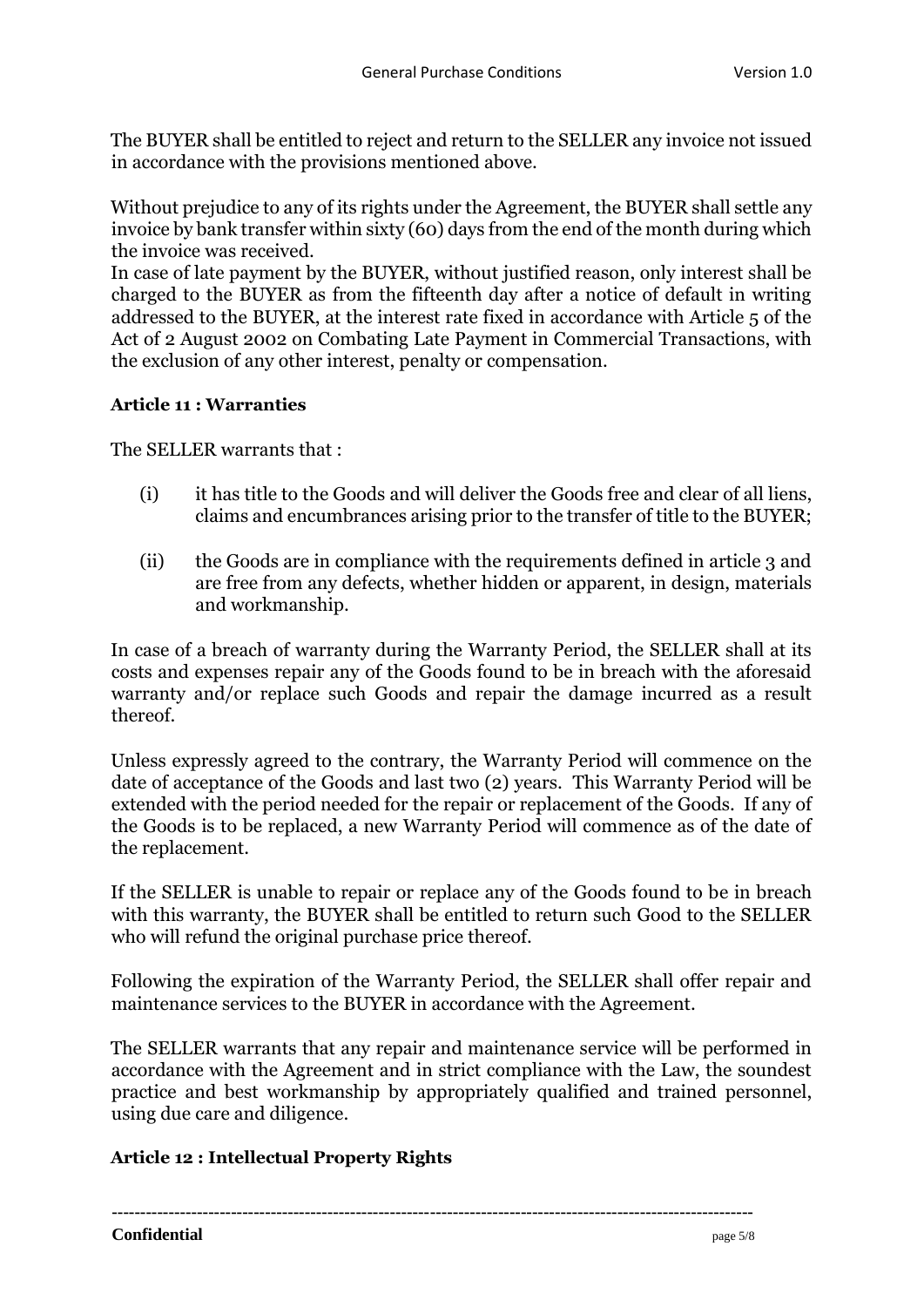All documentation delivered by the BUYER to the SELLER shall be and remain the exclusive property of the BUYER, and the SELLER shall only have a non-exclusive, non-transferable right to use such documentation only in as far as strictly necessary for the execution of the Agreement.

The SELLER shall transfer integrally, definitively and exclusively to the BUYER all intellectual property rights (including copyright) on the Goods, from such moment when said rights come into being, in the fullest manner possible.

The SELLER shall and shall procure that its employees waive their rights to be identified as the author of the any of the works, preparations, creations, studies, research, experiments, inventions or others, done or carried out within the scope of the Agreement.

If a third party claims that any of the Goods supplied by the SELLER infringes its intellectual property rights, the SELLER will defend and hold the BUYER harmless from and against that claim at its expense and pay all damages, indemnities, cost and expenses (including attorney's fees) which a Court finally awards or which are included in a settlement approved by the SELLER, provided that the BUYER promptly notifies the SELLER in writing of such claim and allows the SELLER to control, and cooperates with the SELLER in the defence and any related settlement negotiations.

If such a claim is made or appears likely to be made, SELLER shall enable the BUYER to continue to use the Goods, or to modify it, or to replace it with goods which are at least functionally equivalent. If the SELLER determines that none of these alternatives is reasonably available, the SELLER will then pay to the BUYER an indemnity enabling the BUYER to purchase functionally equivalent goods.

## **Article 13 : Liability – Insurance**

## *a. Liability*

Either Party will only be liable towards the other Party for any material damage caused by its fault or neglect or the fault or neglect of any of its employees, agents, temps, subcontractors or any other person acting under its authority.

In any event, the liability of either Party will be limited to an amount of 7.500.000,00 EUR (seven millions five hundred thousand Euros ) per occurrence.

Neither Party shall be liable towards the other Party for any damage related to the death, personal injury or illness of any person employed by the latter Party, and both Parties hereby expressly mutually waive any right of recourse for such damage.

The above limitations of liability do not apply in case of damage caused intentionally by or caused by the gross negligence of any Party.

Either Party will defend and hold the other Party harmless from and against any claim by a third party in relation to the execution by the former Party of its obligations under the Agreement and these Conditions, and will indemnify the other Party for any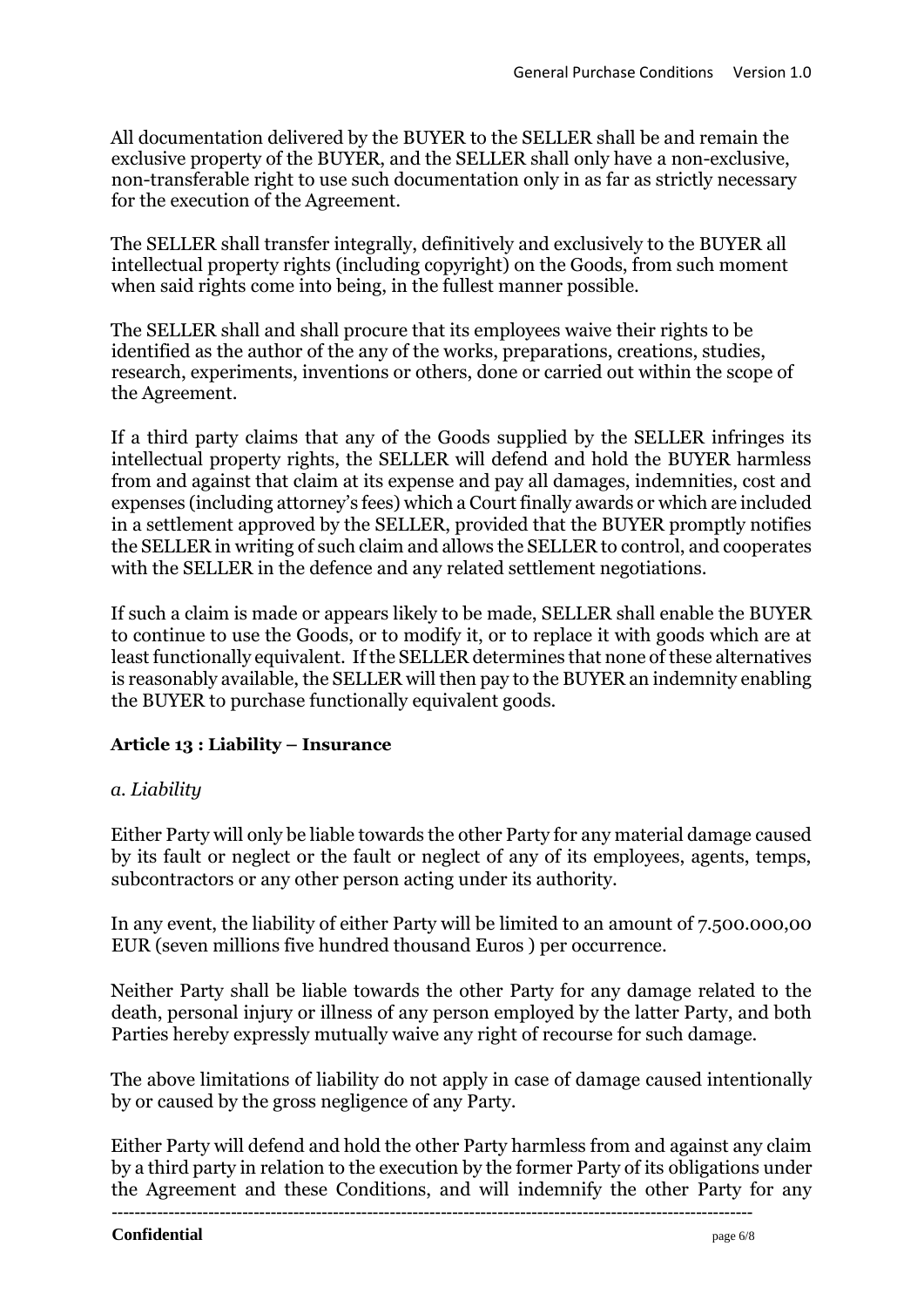damage, loss, claim, indemnities, costs and expenses incurred as a result of such third party claim.

Either Party will inform its underwriters of the contents of the present liability clause. *b. Insurance*

Prior to undertaking the supply of the Goods, the SELLER shall subscribe and maintain in force for the term of the Agreement, including, for the avoidance of doubt, any Warranty Period :

(i) the insurance covers imposed by the Law :

1) Worker's Compensation Insurance in accordance with the Law covering its employees against any industrial accident or any accident on the way from or to the work place;

This Worker's Compensation Insurance shall include a clause whereby the underwriters agree to waive any recourse against the BUYER;

2) Motor Vehicle Insurance covering the liability arising out of the ownership, use and maintenance of motor vehicles operated by the SELLER and having access to the facilities of the BUYER.

(ii) Comprehensive General and Products Liability Insurance covering the liability towards third parties for any material and immaterial damage for an insured amount of not less than 7.500.000,00 EUR (material and immaterial damage combined) per occurrence.

Prior to undertaking the supply of the Goods, the choice of the insurance companies as well as the terms and conditions of the policies subscribed to by the SELLER must be approved by the BUYER, who may not refuse such approval but for valid motifs, without such approval affecting the liability of the SELLER nor engaging the liability of the BUYER.

The SELLER shall transmit to the BUYER at first request copies of the policies or insurance certificates and premium receipts. The SELLER shall ensure that its underwriters will not modify or cancel the policies underwritten without a thirty (30) days prior notice to the BUYER by registered mail.

The subscription by the SELLER of the above mentioned insurance policies will not in any way relieve it of the liabilities it must assume by virtue of the Law or this Contract Agreement.

# **Article 14 : Safety, Health and Environment**

In respect of the supply of Goods and any services in connection therewith, the SELLER will in all respect comply with any applicable SHE regulations of the BUYER, local standards, and legislation.

**-----------------------------------------------------------------------------------------------------------------**

#### **Confidential** page 7/8